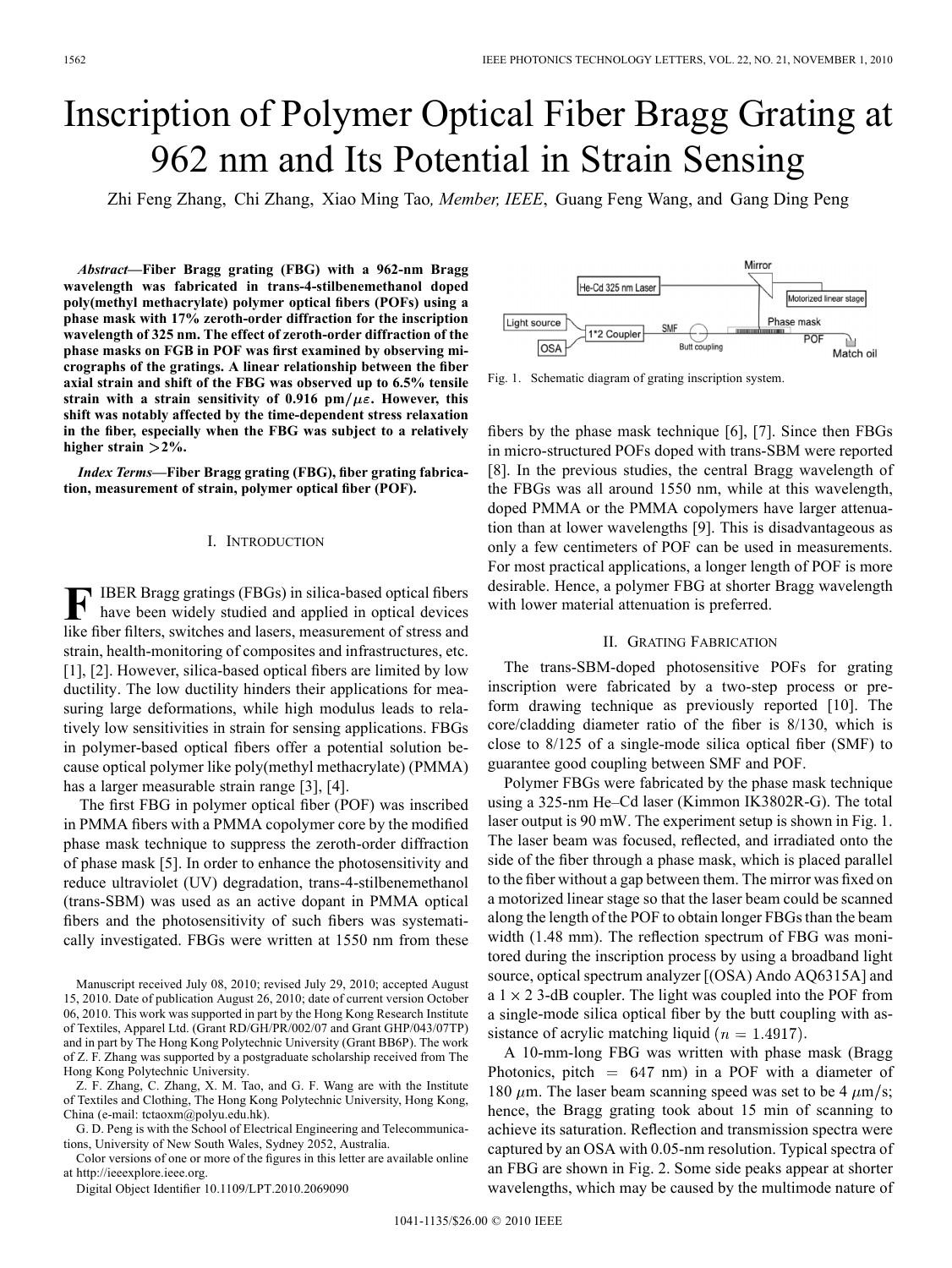

Fig. 2. (a) Reflection spectrum of POF Bragg grating at 962 nm; (b) Transmission spectrum of POF Bragg grating at 962 nm.



Fig. 3. (a) Microscope picture of the 962-nm polymer FBG. (b) The initial uniform grating structure of 1551-nm polymer FBG. (c) The nonuniform grating structure of the 1551-nm polymer FBG.

the fiber working at 962 nm, because the fiber was designed and fabricated as single mode at 1550 nm by optimizing the refractive index difference between the core and cladding. The current maximum reflectivity of POF grating achieved is 60% at a Bragg wavelength of 1551 nm. The reflectivity of the grating at 962 nm is approximately 20%. Further investigation is under way for improvement. Moreover, the refractive index modulation amplitude of the grating region can be estimated to be  $1.5 \times 10^{-5}$  by the following equations:

$$
R = \tanh^2(\Omega L)
$$

$$
\Omega = \frac{\pi \cdot \Delta n \cdot \eta(V)}{\lambda}
$$

where  $R$  is the reflectivity of the grating,  $L$  is the length of the grating,  $\Omega$  is the coupling coefficient,  $\sigma$  is the coupling coefficient,  $\Delta n$  is the index modulation, and  $\eta(V)$  represents the fraction of the integrated fundamental-mode intensity contained in the core.

In addition, the internal structure of the grating was observed by using an optical microscope with 100X objective oil lens, as shown in Fig. 3(a). The measured grating period was 634 nm, which was approximately equal to the phase mask pitch, not half of it as initially expected. This can be explained from the effects of the zeroth-order diffraction of the phase mask on polymer Bragg gratings. The operating wavelength of the phase mask used to inscribe 962-nm Bragg gratings was 248 nm, and its zeroth-order diffraction for 325 nm was measured to be as high as 17%, with  $26\% - 1$  st order and  $25\% + 1$  st order diffraction. In silica optical fibers, the FBG's period is normally expected



Fig. 4. (a) Reflection spectrum of POF Bragg grating at 1551 nm. (b) Transmission spectrum of POF Bragg grating at 1551 nm.

to be half of the pitch of the phase mask, when the zeroth-order diffraction of the phase mask is lower than 5% [11], [12]. The structure of polymer bulk material at micro- or nano-scales differs greatly from the silica because the nature of polymer chain entanglement. Based on computational analysis of near filed interference pattern and experimental studies of surface relief grating fabricated by phase mask technology, Xiong *et al.*, [13] claimed that at the condition of considering first-order diffraction only, even a low zeroth-order diffraction (0.1%) makes the grating interference fringe pattern become an nonuniform periodic structure. The stronger the zeroth-order diffraction, the lower visibility of the grating fringe at the half of the phase mask period would be. Upon this theorem, in our POF, the possible explanation of the abnormal period of 962-nm grating fringe can be given; thus, because the 17% zeroth-order diffraction was high, it made the visibility of fringes at half period too low to be observed from the microscope.

To validate our hypothesis, a second FBG with the central wavelength at 1551 nm, shown in Fig. 4, was fabricated by using a phase mask (Ibsen Photonics) of 1045.6-nm period, which is designed for 325-nm laser.

The measured zeroth-order diffraction of this phase mask was only 1% with  $26\% - 1$  st order and  $25\% + 1$  st order. This grating was observed under an optic microscope. At the beginning, one uniform grating pattern appeared, with a period of 1.045  $\mu$ m which is the same as the phase mask period. When the microscope focused deeper into the fiber, the other grating pattern with the same period clearly came out [see Fig. 3(b), (c)]. The second grating has a shift approximately half of the period of the first one, which means the first and second grating can just form a single nonuniform grating. This observation in POF made a good agreement with the AFM results of the grating on the surface of bulk PMMA material reported by Xiong *et al.*, so we can confirm the zeroth-order diffraction effect of the phase mask exists in polymer FBGs and this effect is the principal causation of the abnormal grating period we observed in 962-nm polymer FBGs.

#### III. STRAIN MEASUREMENT

After the grating inscription, the strain responses of the polymer FBGs were studied. The POF with Bragg grating was glued to a silica optical fiber to form a device by using UV-curable optical glue (Norland 76). The device was then fastened on a motorized linear stage rig for strain test (as shown in Fig. 5). Upon the test results, although Bragg wavelength shift is quasi-linearly related to strain when the fiber stretched (Fig. 6),